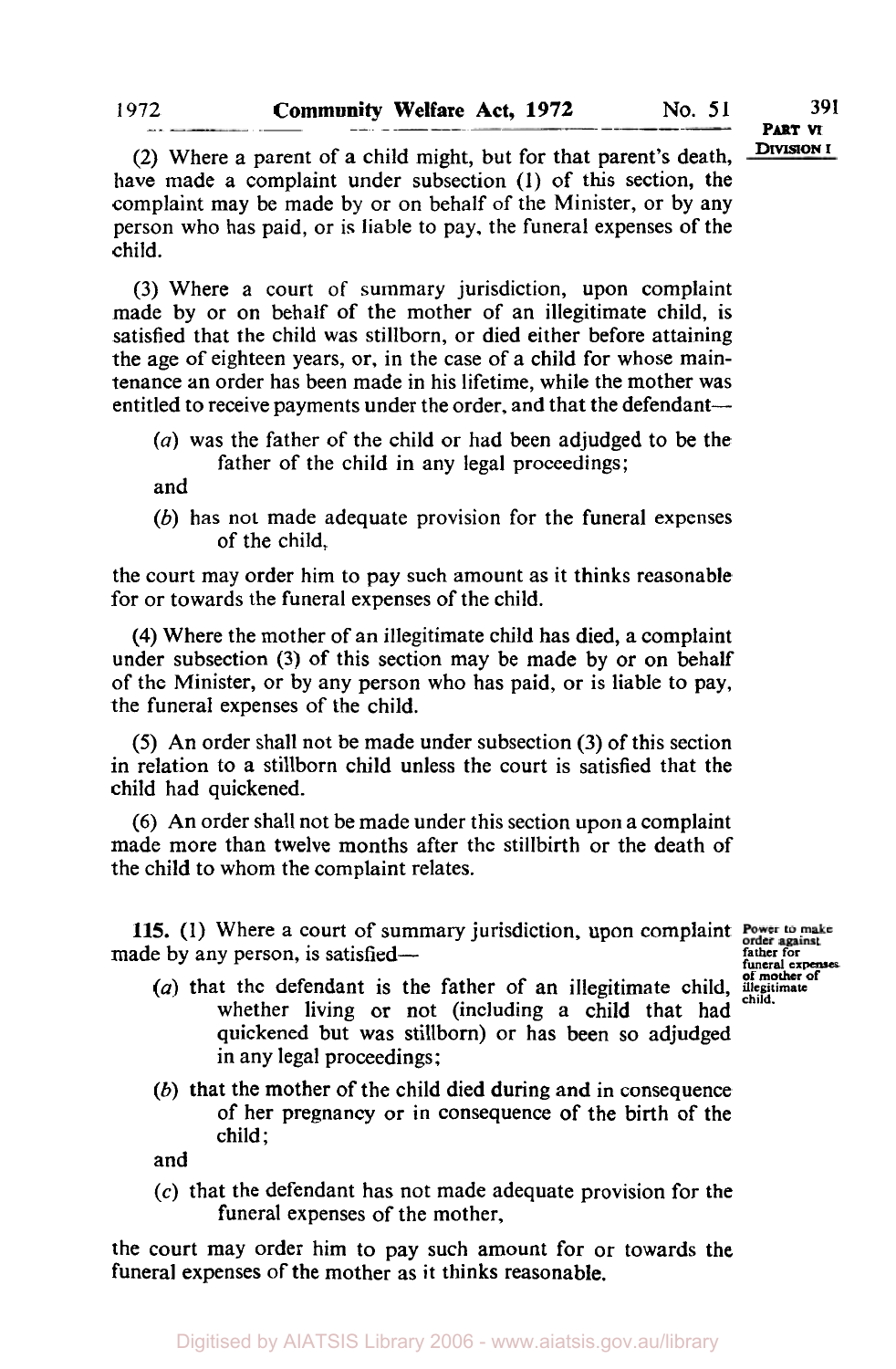**392** 1972 **Community Welfare Act, 1972** No. 51 *PART* **VI** 

**DIVISION I** 

(2) An order shall not be made under this section upon a complaint made more than twelve months after the death of the mother.

Order against<br>surviving<br>spouse for<br>funeral expenses

**116.** (1) Where a court of summary jurisdiction, upon complaint **spouse for**<br>funeral expenses **made** by or on behalf of a near relative of a deceased person or by<br>of deceased a new hobelf of the Minister is satisfied that the symphone agency of a **person. of deceased** or on behalf of the Minister, is satisfied that the surviving spouse of a deceased person (which person was before his or her death entitled to receive payments for his or her maintenance from that spouse) has not made adequate provision for the funeral expenses of that person, the court may order the spouse to pay to the complainant such amount as it thinks reasonable for or towards the funeral expenses of that person.

> (2) An order shall not be made under this section upon a complaint made more than twelve months after the death of the deceased person.

Order for *Order* **payment for of medical and like expenses** 

**117.** (1) Where a court of summary jurisdiction, upon application made by or on behalf of any person for whose maintenance an order is for the time being in existence, is satisfied-

- *(a)* that any medical, surgical, psychiatric, dental, hospital or nursing care or treatment by way of physiotherapy or chiropractic is or was reasonably required in respect of that person;
- (6) that the financial position of that person **is** and has been such as to preclude the person from making provision for or towards the cost of that care or treatment;

and

**(c)** that the person against whom the order was made has not made adequate provision for or towards that cost and it is just and equitable in all the circumstances **of** the case that he pay, or contribute towards, that cost,

the court may order the person against whom the order was made to pay to the applicant or to the Director-General for or towards that cost such amount as it thinks reasonable.

**(2)** For the purposes **of** subsection **(1)** of this section, "medical care" includes-

*(a)* the supply of medicines, skiagrams, artificial limbs, eyes or teeth, crutches, splints, spectacles and other medical and surgical aids and curative appliances or apparatus including necessary renewals or replacements thereof;

and

(6) transport by a vehicle to a hospital or other place for medical examination or medical treatment and where necessary, transport from the hospital or place on the return journey.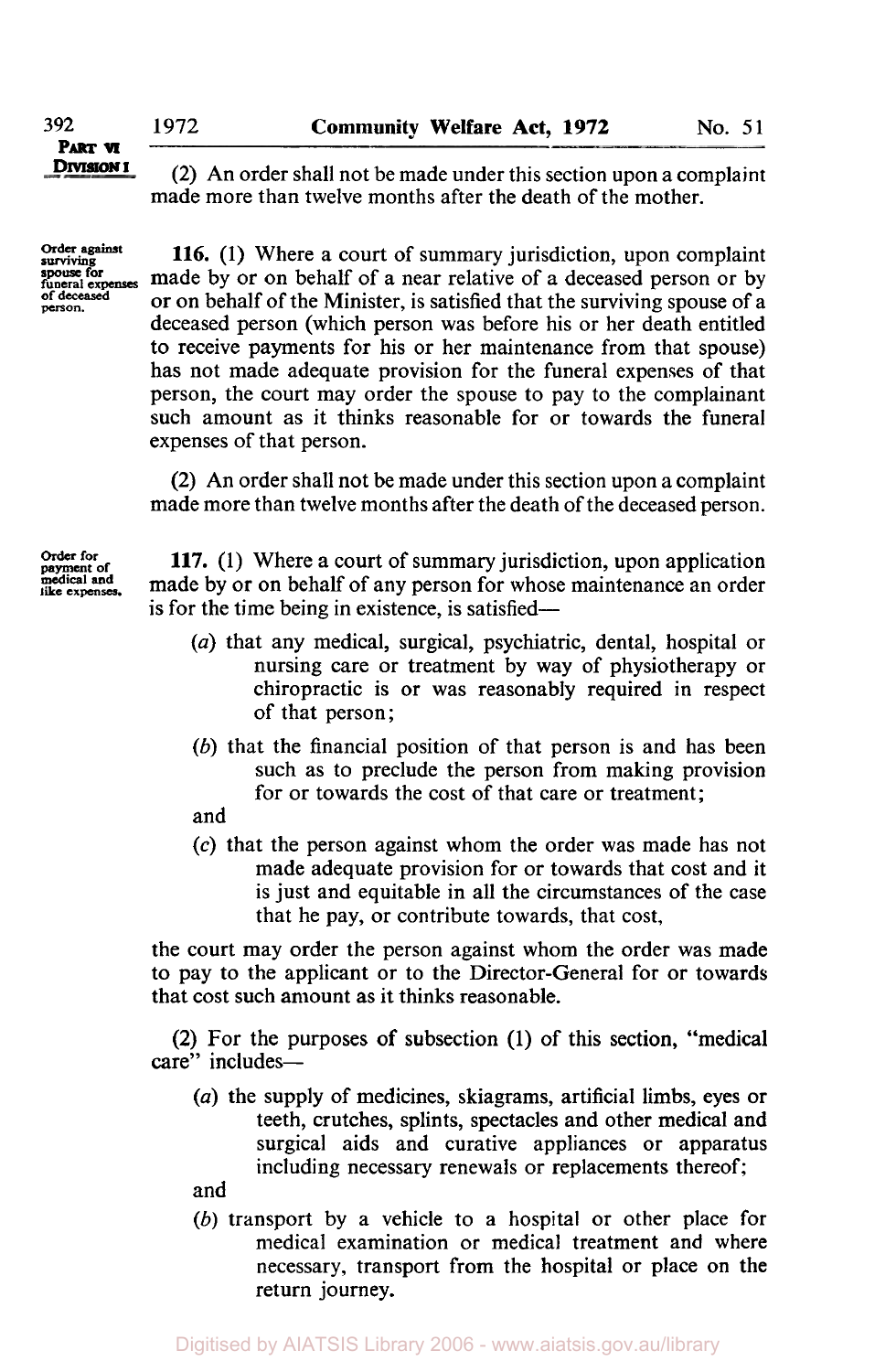**PART VI** 

(3) For the purposes of this section, but without limiting the generality of its application-

*(a)* a child under the age of three months in respect of whose birth an order for the payment of preliminary expenses has been made under this Act and is in existence;

and

*(h)* a person in respect of whom an order for the payment of a merely nominal amount is in existence,

shall be deemed to be persons for whose maintenance an order is in existence.

**(4)** Where an order is made under this section for the payment of moneys for or towards the cost of any care or treatment referred to in subsection (1) of this section, the court or a justice may, at any time, give such directions in writing as the court or justice thinks proper for the disbursement of the amount ordered to be paid but so that no moneys are disbursed before the care or treatment to which the payment relates has been rendered.

#### DIVISION 11-THE SUMMARY PROTECTION **OF** MARRIED WOMEN **DIVISION II**

- **118.** (1) Any married woman-<br> **(a)** whose bushend during the preceding six months has been women. *(a)* whose husband during the preceding six months has been guilty of  $-$ 
	- (i) cruelty to her or any of her children ;
	- (ii) persistent indecent behaviour before her children;
	- (iii) adultery;
	- (iv) desertion;
	- or
	- (v) wilful neglect to provide reasonable maintenance for her or any of her children;

**or** 

*(b)* whose husband is a person who is, by reason of habitual intemperate drinking of intoxicating liquor or habitual use of drugs, at times dangerous to himself or others, or incapable of managing himself or his affairs,

may apply for summary protection under this Division, and an order for summary protection may be made accordingly.

**(2)** When a complaint has been made under this section, a justice may, in his discretion, issue his warrant for the apprehension of the husband.

(3) The court may order summary protection under this section on the grounds of desertion notwithstanding that the desertion has not continued for two years or upwards.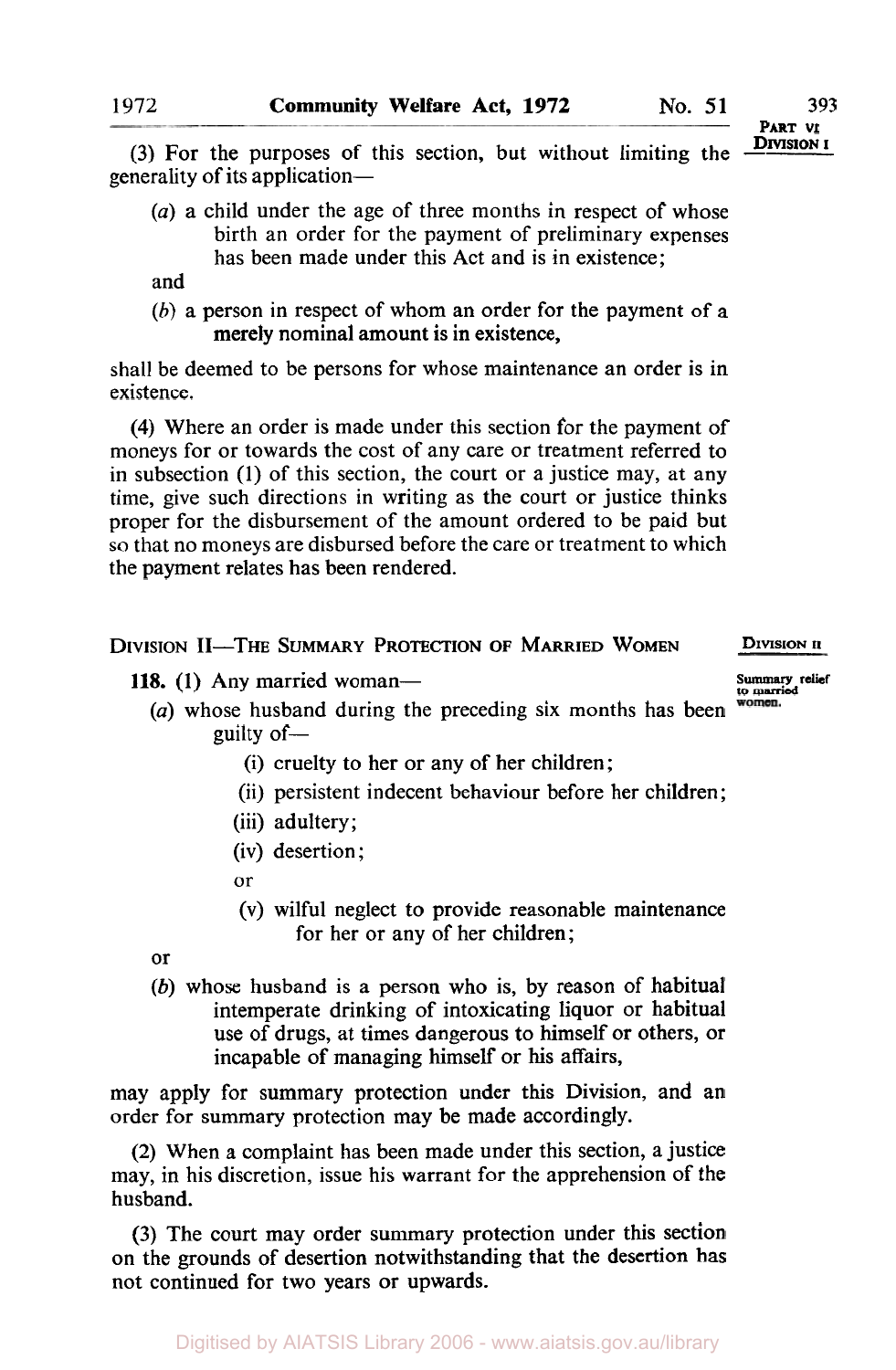**PART VI DIVISION <sup>U</sup> Constitution of** *court* 

**394** 

**Roviaions of orders.** 

**119.** Except as otherwise specifically provided, every application under this Division shall be heard and determined by a court of summary jurisdiction constituted **of** a special magistrate.

**120.** (1) Any order for protection under this Division may—

- *(a)* relieve the applicant from any obligation to cohabit with her husband;
- *(b)* grant to the applicant the legal custody of her children;
- *(c)* grant to the husband of the applicant such rights of access to the children of the applicant and her husband as the court deems proper;
- or
- **(d)** direct the husband to pay to the applicant personally, or for her use, to any officer of the court, or any person on her behalf, such weekly or other periodical sum as the court, having regard to the means both of the husband and the wife, consider reasonable for the past or future maintenance of herself and also of all children (if any) whose custody is granted to her.

**(2)** The court may direct that such security be given for payments directed under subsection (1) **of** this section as the court thinks fit.

**Complaints.**  *etc.* 

**121. (1)** An application may be made under this Division on more than one ground in the same complaint.

(2) Costs may be ordered against a complainant in respect of any matter of complaint not established at the hearing.

**No order in certain cases.** 

**122. No** order shall be made under this Division on the application of a married woman, if-

- *(a)* the adultery complained of has been condoned and not revived ;
- or
- *(b)* the applicant is intemperate in the use of intoxicating liquor or drugs or has committed adultery and the husband has not condoned, or connived at, or, by his cruelty, wilful neglect or misconduct, conduced to the applicant's adultery or intemperate habits.

**Effect of order.** 

**123.** (1) **No** order under this Division shall affect the order of any court of superior jurisdiction.

**(2) A** court shall not make an order under this Division granting the custody **of** a child to its mother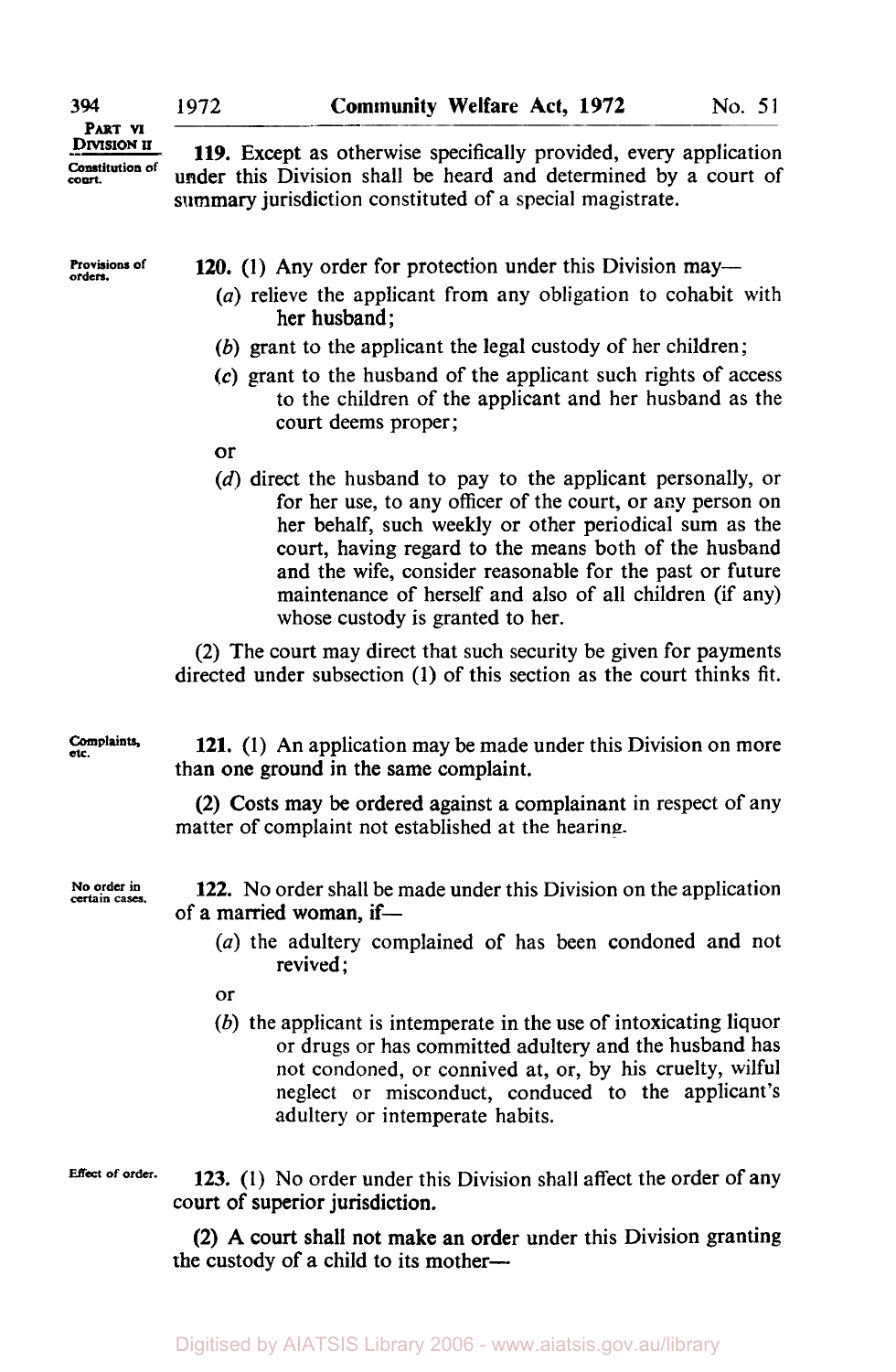*(a)* where there is in force an order for the legal custody of the child made by the Supreme Court of South Australia or the Supreme Court of any other State or of a Territory of the Commonwealth;

*(b)* where the child is under the care and control of the Minister;

or

*(c)* unless either the applicant or the respondent was resident in the State at the time the application was made and the child is present in the State at the time the order is made.

**124.** In determining the amount that a defendant is to be ordered  $\frac{\text{Mean of}}{\text{support}}$ to pay under this Division for the maintenance of any person the court shall have regard, where practicable, to-

- *(a)* the accustomed condition in life of the person for whose maintenance the order is sought;
- *(b)* the earning capacity and financial position of the person for whose benefit the order is sought but the court shall not attribute to the wife of the defendant a greater earning capacity than that which could, in the opinion of the court, be exercised consistently with the proper discharge of her obligations to her family or dependants;

and

**(c)** the earning capacity and financial position of the defendant.

**125.** Upon proof, in any application under this Division, that the **Proof of wilful** husband has omitted to supply reasonable maintenance, wilful neglect shall be presumed, unless the husband proves the contrary.

126. (1) Any court of summary jurisdiction constituted of a variation and special magistrate may, on the due application of a married woman order. or of her husband, and upon cause being shown upon fresh evidence to the satisfaction of the court, at any time alter, vary or discharge any order under this Division, and may, upon any such application increase or diminish the amount of any payment ordered.

**(2)** If any married woman upon whose application an order has been made under this Division voluntarily resumes cohabitation with her husband, or commits adultery, the order shall, upon application and proof, be discharged.

**127.** In case of the conviction of a husband in any court for any offence involving cruelty to his wife or children, an application for **relief.**  protection under this Division may, by leave of the court, be heard immediately after the conviction without any summons.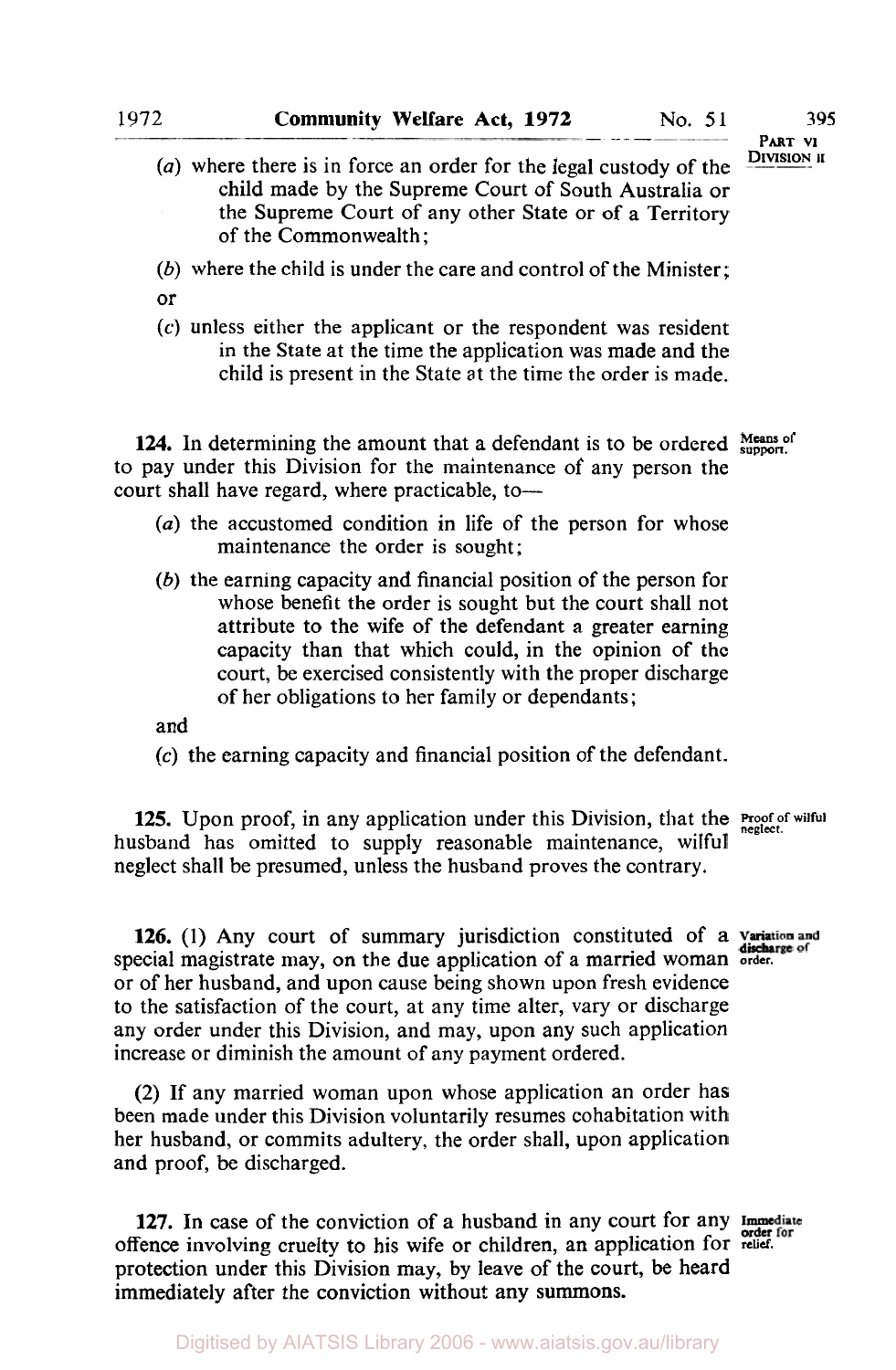**396 1972** 

**DIVISION II PART M Molestation of wife by husband.** 

**128. (1)** If a husband molests or interferes with or attempts to molest or interfere with his wife in her manner **of** living contrary to any order for relief from cohabitation he shall be guilty of an offence against this section.

**(2)** Where an order made under this Division commits the legal custody of a child to the mother of the child, any person who, without just cause or excuse, molests or interferes with or attempts to molest or interfere with, the child, contrary to the order for the custody or, having the care or control of the child, without just cause or excuse, refuses or fails on demand to deliver the child to the mother, shall be guilty of an offence against this section.

**(3)** Where an order made under this Division makes provision for access by any person to a child, any person who, without just cause or excuse, refuses to afford, or prevents, or interferes with, access to that child in accordance with that order, shall be guilty of an offence against this section.

**(4)** Any person guilty of an offence against this section shall be liable to a penalty not exceeding two hundred dollars or to imprison**ment for** a term not exceeding six months.

*(5)* It shall be a defence to a prosecution for an offence against this section if the defendant satisfies the court that he did not know and could not reasonably be expected to have known of the making of the order in respect of which the offence is alleged to have occurred.

*(6)* **A** person who is guilty of an offence against this section may (in addition to, or in lieu of, any penalty that may be awarded) be required forthwith to enter into a recognizance, with or without sureties, in such reasonable amount as the court thinks fit, to abide by the provision of the order, and in default of entering into the recognizance, he may be imprisoned for a term not exceeding three months.

**(7)** Any court of summary jurisdiction may exercise jurisdiction under this section whether or not it **is** constituted of a special magistrate.

**Enforcement of**<br>orders made<br>**under** this **129.** The payment of any sum of money ordered to be paid under this Division may be enforced in the same manner as an order for the payment of maintenance.

**DIVISION III** DIVISION 111-JURISDICTION AND POWERS **OF** COURTS **OF** 

**Division.** 

# SUMMARY JURISDICTION

**General of courts of<br>summary**<br>jurisdiction **orders this Part. under** 

**130.** (1) Subject to this Act, but without limiting the jurisdiction to hear and determine any complaint and to make and to discharge, **summary**  of any court, a court of summary jurisdiction shall have jurisdiction suspend or vary any order of a kind provided for in this Part.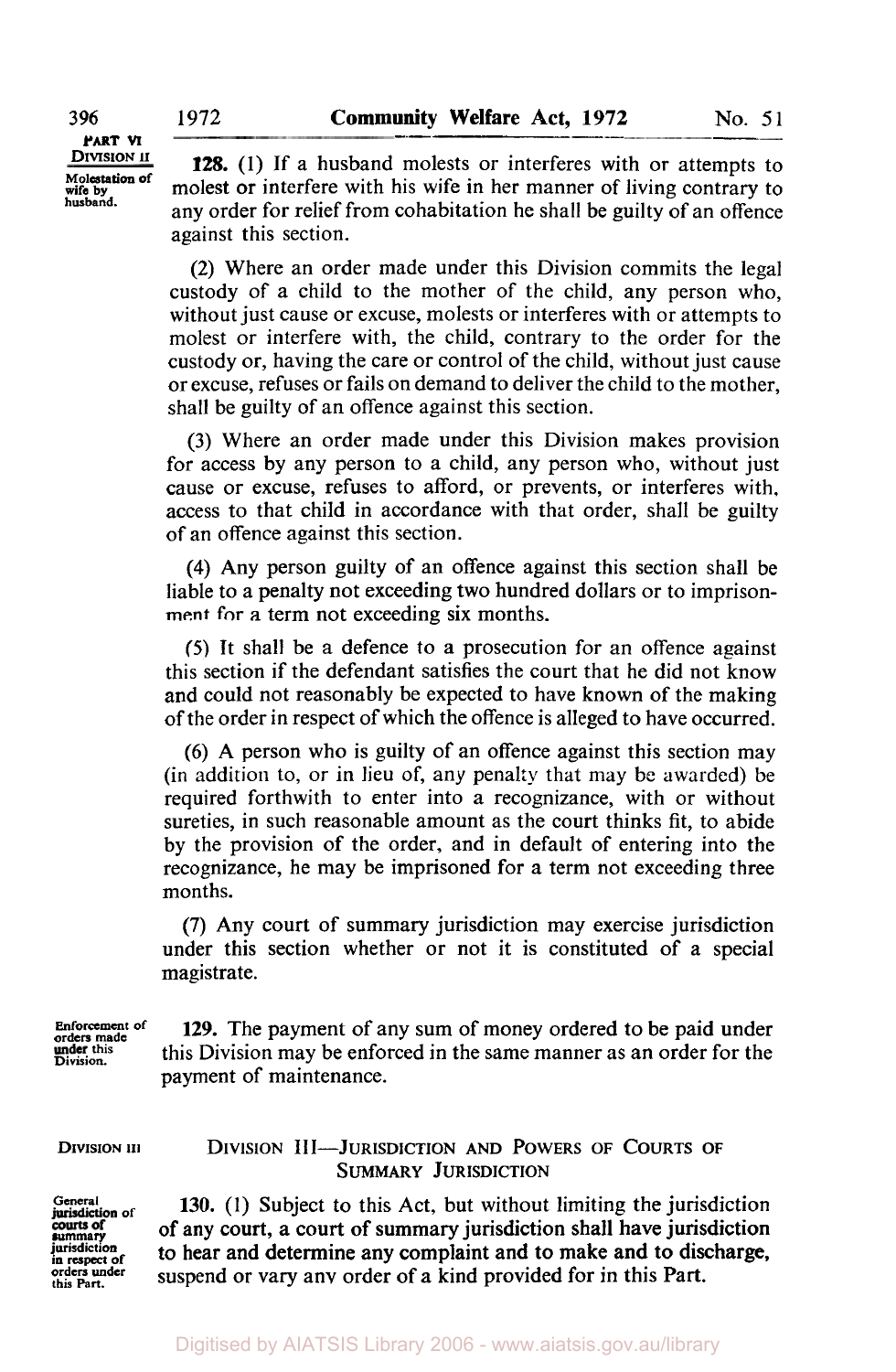**PART VI**<br>DIVISION III

(2) Subject to this Act, the court shall have jurisdiction to make an order under this Part by reason of facts and circumstances, whether or not those facts or circumstances, or some of them, took place before the commencement of this Act or outside this State-

*(a)* if the person against whom the order is sought is resident in this State;

or

*(b)* if the person for whose benefit the order is sought is resident in this State.

**(3)** Nothing in this Act shall limit or affect the operation of any provision of any other Act by which any person is or may be required to make contribution to, or payment on account of, the maintenance or support of any other person.

**131.** (1) Where, upon the hearing of a complaint under Division I orders directing or Division **II** of this Part upon which an order for maintenance **nominal sum** may be made, **a** court of summary jurisdiction is satisfied that it would make an order for the maintenance of the complainant but for the fact-

*(a)* that that person is not presently without adequate means of support;

or

*(b)* that the defendant **is** not presently able to contribute to the support of that person,

the court may nevertheless make an order setting out its findings on the complaint and directing the payment by the defendant of a merely nominal amount in respect of that person.

(2) Proceedings shall not be taken under this Act to enforce payment of the nominal amount directed to be paid by an order where the sum due under the order is less than ten dollars but, if that amount is varied under any provision of this Part, proceedings may be taken to enforce payment of any amount payable under the order as varied.

**132.** (1) Upon *ex parte* application made to the court of summary **Ex parte order** jurisdiction at any time after complaint made against a near relative **of child.**  of a child for the maintenance of a child of the family the court may order the defendant to pay for the maintenance of the child such amount (being not more than six dollars per week) as the court thinks reasonable until the expiration of three months from the making of the order or until the making or refusal of an order for the maintenance of the child upon complaint under this Division (whichever first occurs).

**(2)** The evidence of any person in support of the application shall be by affidavit.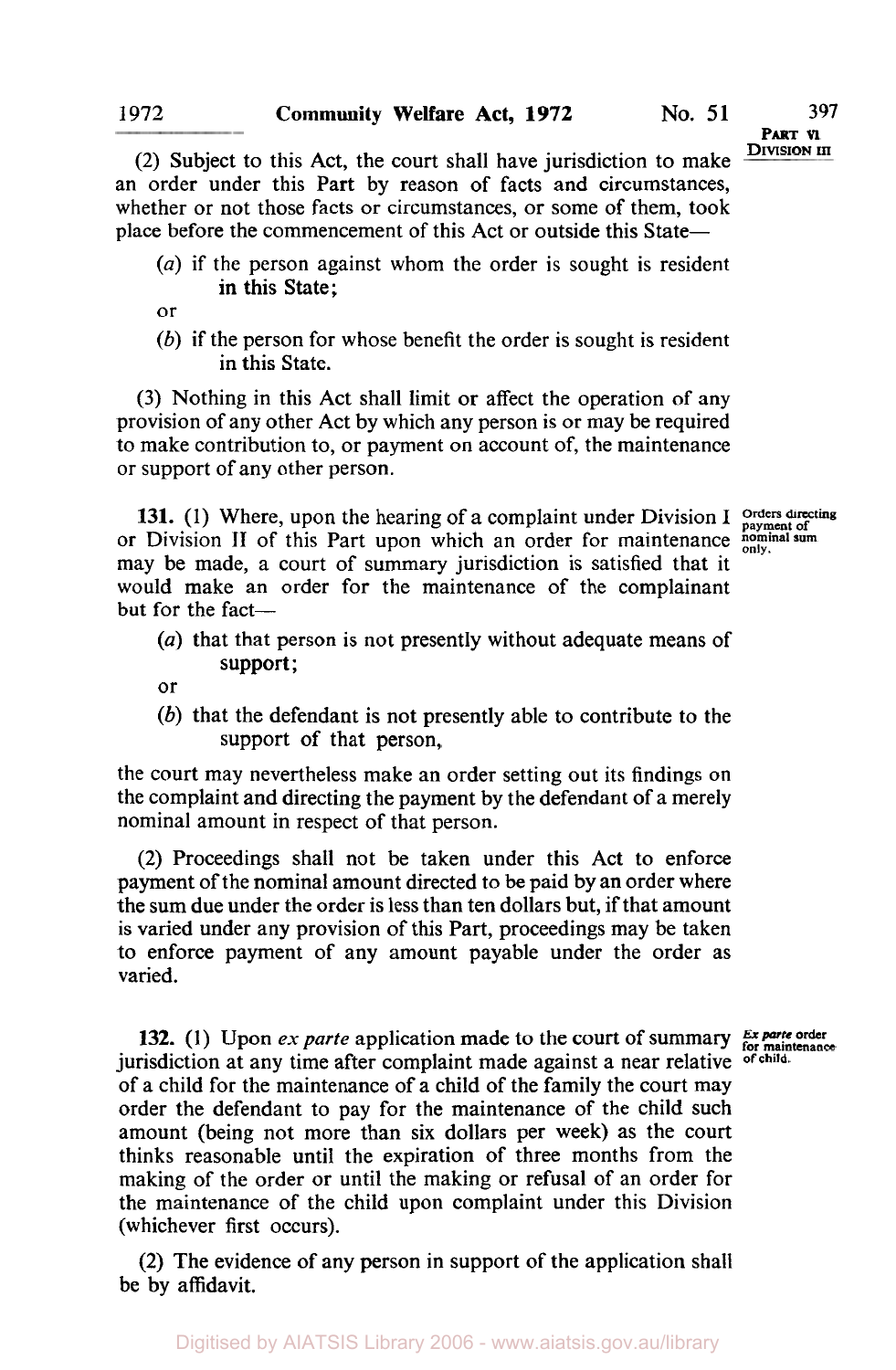**(3)** Any order under this section shall be in writing signed by the justices, or the magistrate constituting the court, and if necessary, shall forthwith be sent by the court together with the affidavits in support of the application, to the clerk of the court at which proceedings in the complaint are returnable and shall, subject to subsection (1) of this section, be enforceable and all proceedings in relation thereto may be taken as **if** it were an order made by that court.

**Interim orders for payment of maintenance.** 

**133.** (1) Where the hearing **of** a complaint under Division **I** or Division **II** of this Part is adjourned for a period of not less than seven days the court may order the defendant to pay for or towards the maintenance of the wife, husband or child to whom the complaint relates such amount as it thinks reasonable.

**(2)** An order under this section shall not be subject to suspension, variation or appeal and shall remain in force until the expiration of a period of three months from the date on which the order is made or until the complaint again comes before the court (whichever first occurs).

## DIVISION IV DIVISION IV-PROVISIONS RELATING TO THE COMMENCEMENT AND DURATION OF **ORDERS** AND TO EVIDENTIARY MATTERS *Subdivision 1-Commencement and Duration of Orders*

134. Except as otherwise provided in this Division-

**Orders for maintenance of children,** *etc.* 

*(a)* an order shall not be made under this Part in respect of a child who has attained the age **of** eighteen years;

- and
- *(b)* except where arrears are due thereunder and to the extent of those arrears, an order for the maintenance of a child shall cease to have effect when the child attains the age of eighteen years, dies or is adopted or the person against whom the order was made dies, whichever first occurs.

Extension of maintenance orders after child's **year.** 

**135. (1)** This section applies to any child for whose maintenance an order is or, at the time the child attained the age of eighteen years, was in existence under this Act.

**(2)** Where, upon application made to **a** court **of** summary jurisdiction by or on behalf of a child to whom this section applies, it appears to the court that, in the case of a child who has not attained the age of eighteen years, the child will be engaged in a course of education or training after he attains that age that will fit him for some profession, trade or occupation in which to earn his livelihood or, in the case of a child who has attained that age, the child is or will be so engaged, or in the case of any child, the child is, because of physical disability or mental incapacity, unable to earn his livelihood, the court may order—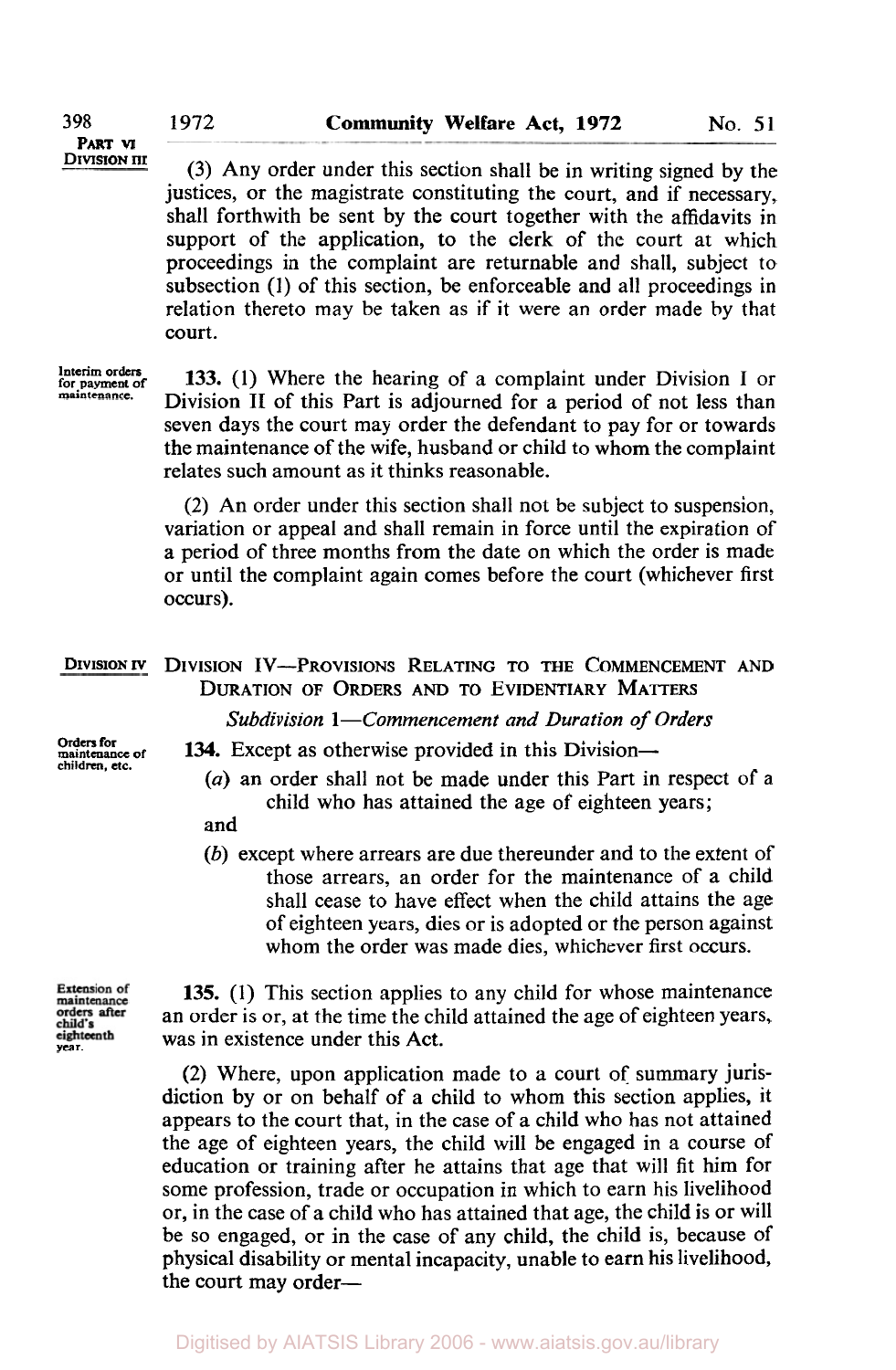**PART VI** 

- (a) where the child has not attained the age of eighteen yearsthat the maintenance order continue and be in force for such amount and for such period not exceeding two years from the date on which he attains that age as may be specified in the order under this section;
- or
- (b) where the child has attained the age of eighteen yearsthat the maintenance order revive on and from a date to be specified in the order under this section (not being a date earlier than the date on which the order is made) and that the maintenance order thereafter be in force for such amount and for such period, not exceeding two years from the date so specified, as may be specified in the order made under this section.

**(3) A** court may, from time to time, by a subsequent order under this section extend the period specified in any previous order so made for such further period not exceeding two years from the date of expiry of the previous order as may be specified in the subsequent order.

**(4)** An application under this section shall be heard by a court at the place where the maintenance order was made unless-

- *(a)* the parties to the application consent to the hearing of the application by a court sitting at another place;
- or
- *(b)* the hearing of the application is adjourned, upon the application of either party, to a court sitting at another place.

*(5)* The amount specified in an order under this section may include such allowance for or towards the expenses incurred or to be incurred in undertaking a course of education or training as the court thinks proper.

136. Unless otherwise provided by this Act an order under this Orders for Part for the maintenance of a person may, whether or not an wife, husband application for that purpose has been made, be made to take effect include from a past date, not being earlier than a date that the court thinks past maintenance. reasonable, and where an order takes effect from a past date the court may direct the past maintenance to be paid in one **sum** or by such instalments as the court directs.

**137.** An order under this Part for the maintenance of a wife by **Duration of**  her husband, or a husband by his wife shall, if not earlier discharged support of or terminated, cease to have effect upon the death of the wife **or husband.**  husband (whichever death first occurs).